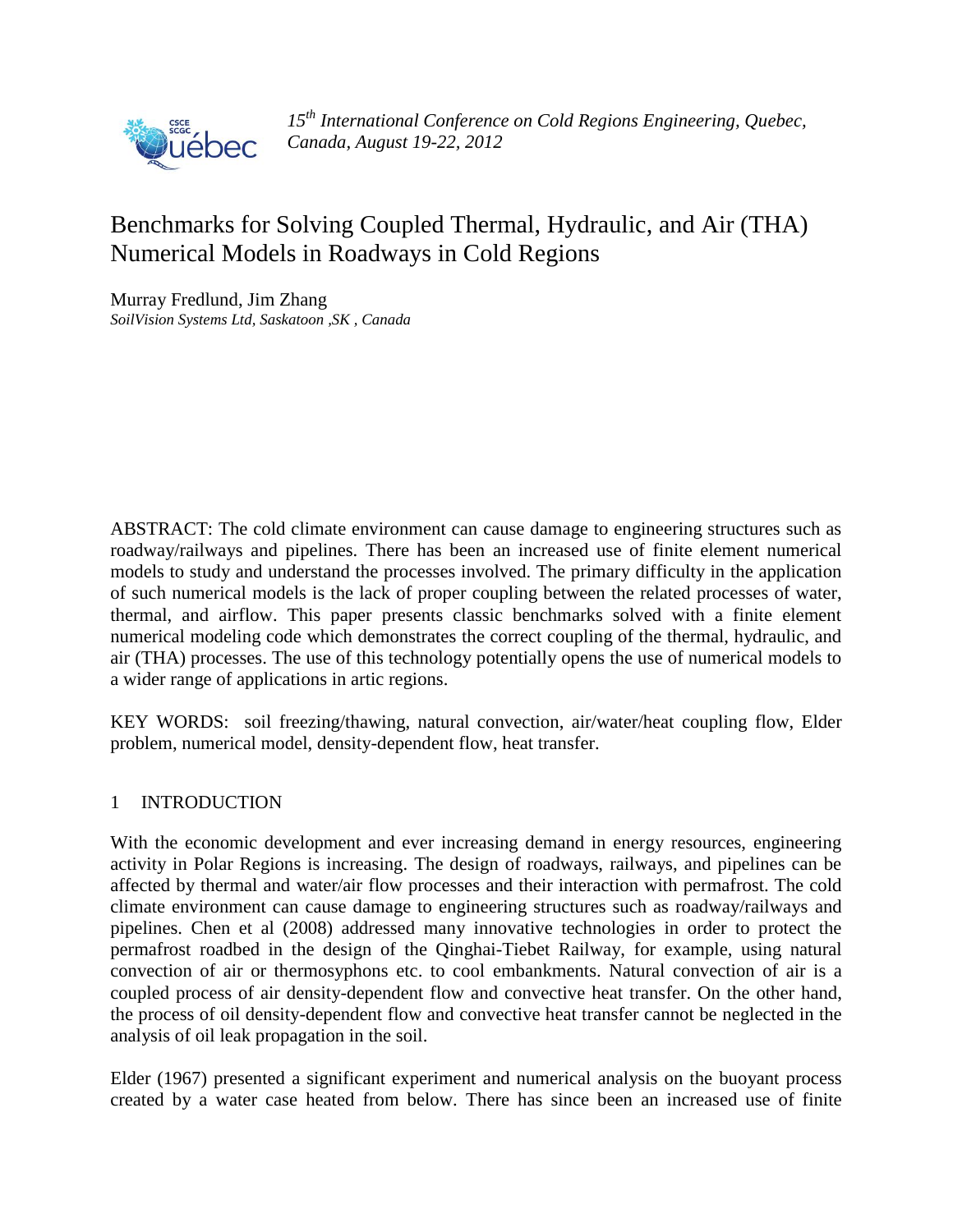element numerical models to study and understand the processes involved. Goring et al (1999, 2003), Jiang et al (2004), Sun et al (2007), and Lebeau and Konrad (2009) represent some of the subsequent studies. This paper presents of numerical modeling of the coupling of the thermal, hydraulic, and air (THA) processes by using the SVHeat, SVFlux, and SVAirFlow softeare (SoilVision System Ltd) in the following engineering applications.

# 2 BECHMARK 1: UNCOUPLED HEAT CONVECTION WITH STEADY-STATE WATER FLOW (ERH 1971)

Erh et al. (1971) presented experiments and an analytical solution to the heat convection problem under a constant water flow. The SVHeat software is utilized for the analysis of this model which contains the process of thermal conduction and convection with a constant water flow.

# 2.1 Model description

The schematic of the model configuration is illustrated in [Figure 1.](#page-1-0) The water flows at a constant rate,  $v$ , from the bottom to the top of the cylindrical soil column. The temperature of flowing water,  $T_w$ , is applied on the lower end of the soil column, and the temperature at the upper end of the soil column is equal to ambient temperature, *Tamb*. The thermal flux on the lateral surface of the cylindrical soil column is calculated based on the thermal convection coefficient, *hc*. To simulate the water flow velocity effect on the heat convective transfer, 10 models wre created.

It is worth noting that the height of soil column is extended from 0.3 *m* to 0.6 *m* to approximate the boundary condition of *T* 



<span id="page-1-0"></span>Figure 1: Model geometry of Erh convection problem with steady-state water flow

 $T_{amb}$  when  $z = \infty$  in original Erh's analytical solution. However, only the temperatures from the elevation of 0 to 0.3 *m* are recorded in the simulation. No initial condition is required for the steady-state problem in this benchmark.

# 2.2 Material Properties

The material properties are illustrated in [Table 1.](#page-1-1) Soil freezing and thawing are not considered in the benchmark.

<span id="page-1-1"></span>Table 1 Material properties in Erh problem

| Material name | <b>Material properties</b> | ivmbols | alue | Jnits |
|---------------|----------------------------|---------|------|-------|
|               |                            |         |      |       |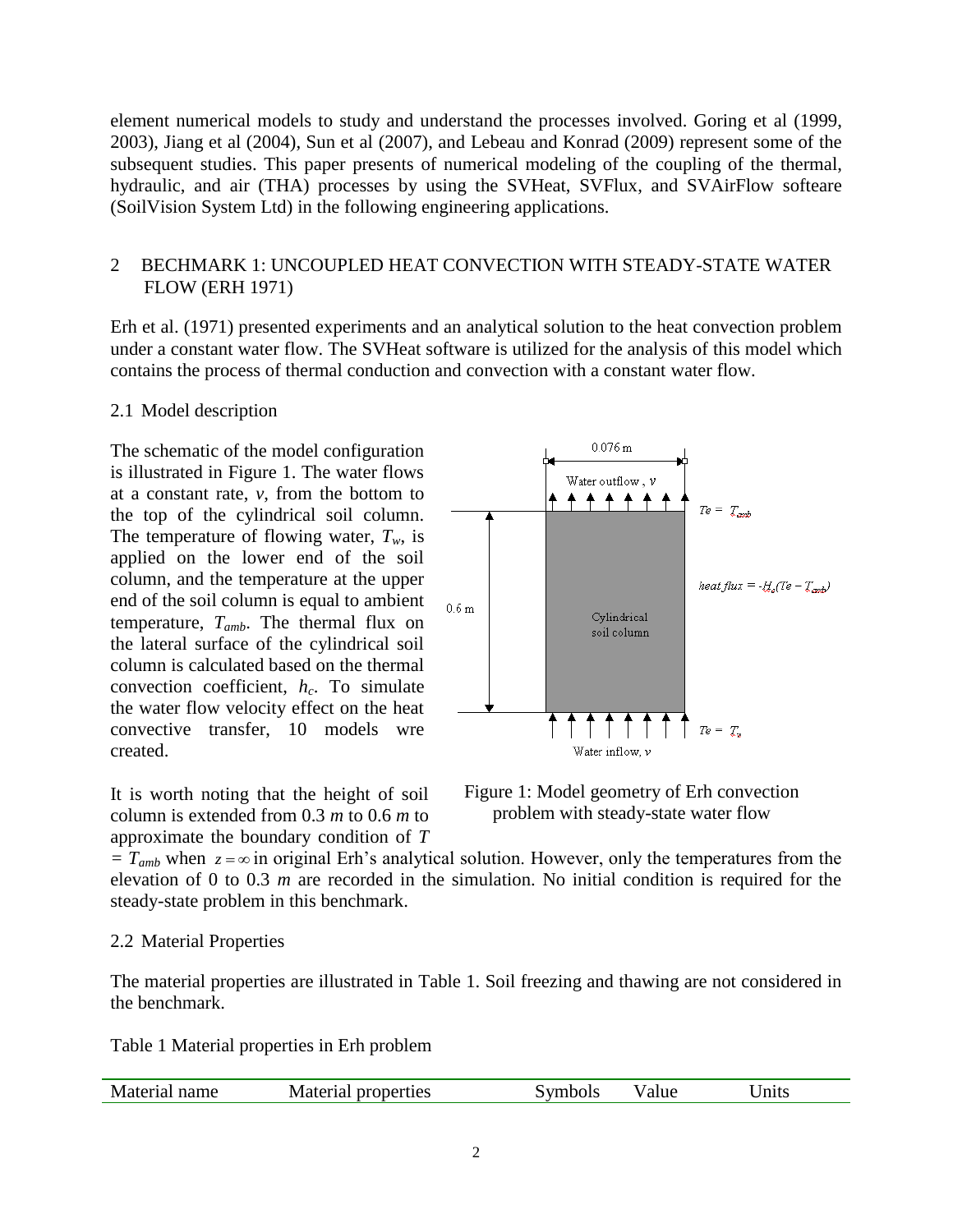| Hanford sandy loam | Thermal conductivity<br>Thermal convection | hc | 1.47<br>10.4657 | $J/s$ -m-oc<br>$J/s-m2-oC$ |
|--------------------|--------------------------------------------|----|-----------------|----------------------------|
|                    | coefficient                                |    |                 |                            |
| Aiken clay         | Thermal conductivity                       | ⋏  | 1.47            | $J/s$ -m-oc                |
|                    | Water thermal expansion                    | hc | 10.4657         | $J/s-m2-oC$                |

#### 2.3 Results and Discussion

The dimensionless temperature *T1* and elevation *Z1* were employed in the analytic solution (Erh, 1971), and they are defined as follows:

$$
T1 = (T - Tamb)/(Tw - Tamb)
$$
\n
$$
\tag{1}
$$

$$
Z1 = z/L \tag{2}
$$

where:  $T_I$  is the dimensionless temperature;  $Z_I$  is the dimensionless elevation;  $T$  is the soil temperature in <sup>*o*</sup>C;  $T_{amb}$  is the ambient temperature in <sup>*o*</sup>C;  $T_w$  is the temperature of water inflow in  $^{0}C$ , and *L* is a reference length,  $L = 0.03$  *m*.



<span id="page-2-0"></span>Figure 2: Comparison of the SVHeat simulation with the analytic result (Erh et al., 1971) for an Aiken clay in the case where interflow water temperature =  $10^{\circ}C$ ,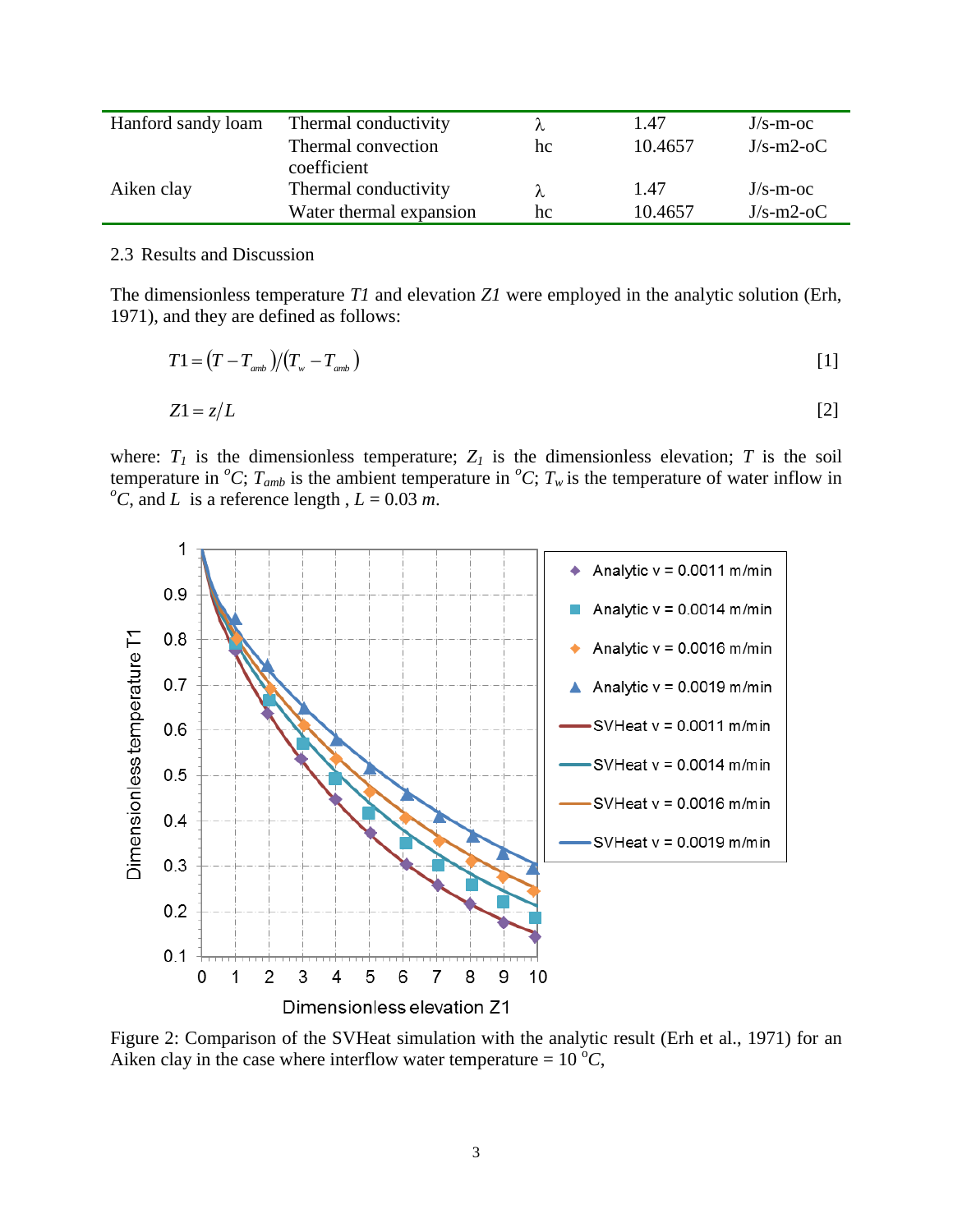[Figure 2](#page-2-0) is the result simulated with SVHeat compared to the analytical result presented by Erh et al (1971), in which the temperature and elevation are represented with a dimensionless value as defined in equation [1] and [2]. [Figure 3](#page-3-0) is the comparison of the simulation with experimental results for Hanford sandy loam. It can be seen from both figures that the simulation agrees with the analytical and experimental result well.



<span id="page-3-0"></span>Figure 3: Comparison of SVHeat simulation with the experimental result (Erh et al., 1971) for Hanford sandy loam in the case of inflow water temperature  $=$  30  $^{\circ}$ C

# 3 BENCHMARK 2: ELDER PROBLEM - COUPLED WATER AND HEAT FLOW WITH CONVECTION AND DENSITY-DEPENDENT FLOW (ELDER 1976)

Elder (1976) presented a numerical analysis of convective heat flow. The analysis has since been regarded as a standard benchmark of buoyant convection. This benchmark uses the coupled model of water and heat flow including the effect of water convective flow and density dependent flow due to the thermal expansion of water to simulate buoyant convection. The problem has been set up using the commercially available SVHeat and SVFlux software.

# 3.1 Model Description

The model is made up of rectangular geometry with a length of 600 *m*, and a height of 150 *m* (see [Figure 4\)](#page-4-0). The continuous heating source is applied along the segment of the model bottom. At the top of the model domain, the temperature is maintained at  $0<sup>0</sup>C$ . Other sides are thermally insulated. At the top-left corner B-E and top-right corner F-C, a constant value of water head,  $h =$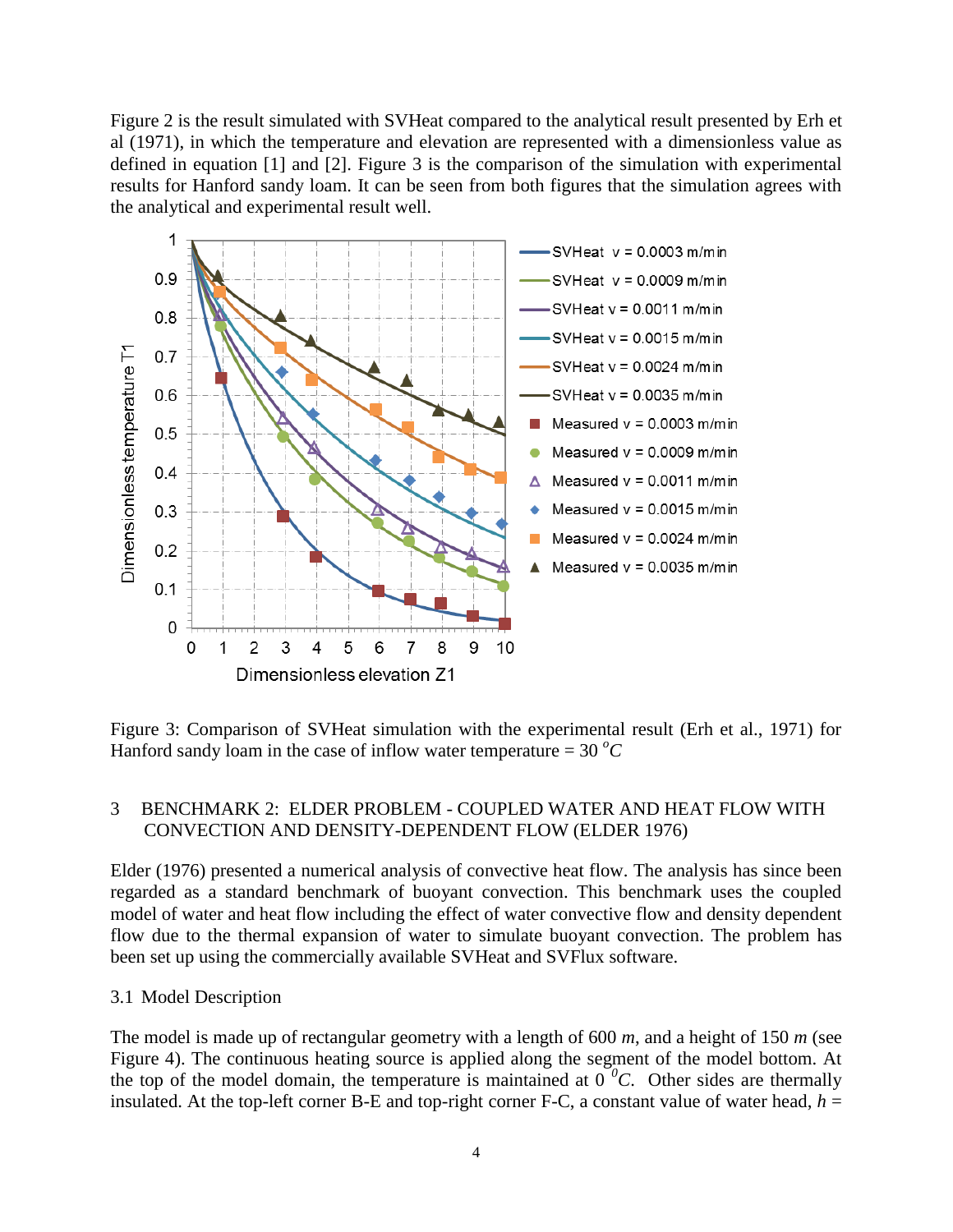0 *m*, is maintained. No water flow is allowed on any of the other sides of the model domain. The initial water head = 150  $m$ , and initial temperature: 0  $^{\circ}C$ .



<span id="page-4-0"></span>Figure 4: Model geometry of Elder convection heated below

# 3.2 Material Properties

The material of the model is saturated, and soil freezing and thawing are not considered in the model. The material properties are illustrated in [Table 2.](#page-4-1)

<span id="page-4-1"></span>Table 2 Material properties for Elders hot water rising problem

| <b>Material properties</b> | <b>Symbols</b> | value       | units                    |
|----------------------------|----------------|-------------|--------------------------|
| Sat hydraulic conductivity | Ksat           | 4.75295E-06 | m/s                      |
| Saturated water content    | satVWC         | 0.1         | $m^3/m^3$                |
| Thermal conductivity       | λ              | 1.52        | $W/m-c$                  |
| Soil heat capacity         | C              | 418700      | $J/m^3$ <sup>-o</sup> C  |
| Water heat capacity        | $C_{W}$        | 4187000     | $J/m^3$ <sup>o</sup> $C$ |
| Water thermal expansion    | betaT          | $4.07E-3$   | $L^{o}C$                 |

It is noted that the above material properties together with model configuration settings are required to meet the Rayleigh number,  $Ra = 400$ , that is used for the Elder problem.

# 3.3 Discussion of Results

The temperature patterns simulated with SVHeat and SVFlux are shown in [Figure 5.](#page-5-0) The simulation time is set to 10 years. The pattern of temperature distribution for the Elder problem is sensitive to the mesh spacing. [Figure 6](#page-5-1) illustrates the effect of different mesh spacing on the symmetry of the contours, indicating that when the mesh spacing is less than 3 *m*, the distribution of temperature trends to be symmetric.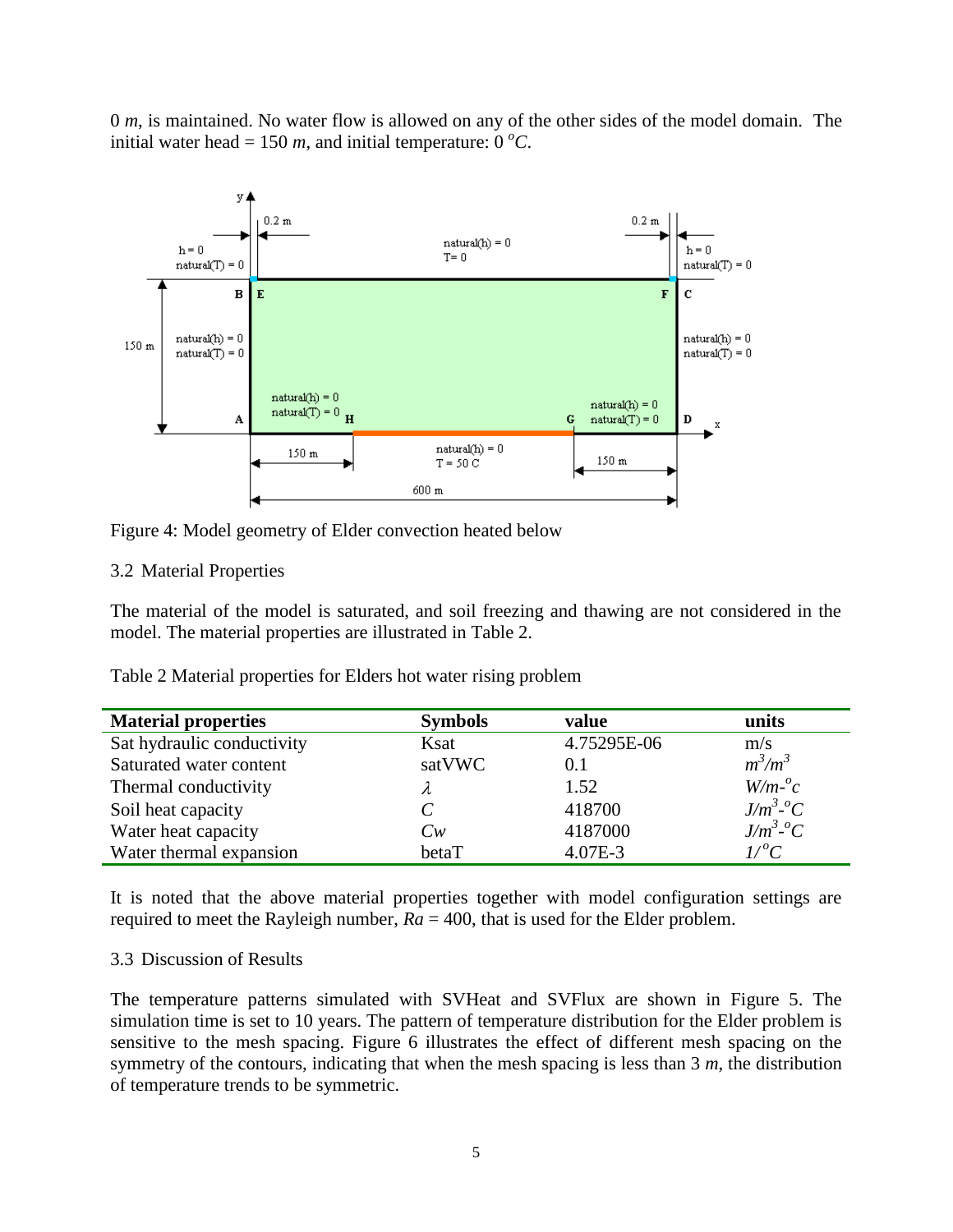

<span id="page-5-0"></span>



<span id="page-5-1"></span>Figure 6: Mesh spacing effect on the contour symmetry of Elder problem

# 4 BENCHMARK 3: CONVECTIVE COOLING EMBANKMENT (GOERING 2003)

Goering (2003), Sun et al (2007), and Lebeau (2009) have conducted a numerical simulation of cooling an embankment using natural convection. The intent is to protect railway or roadway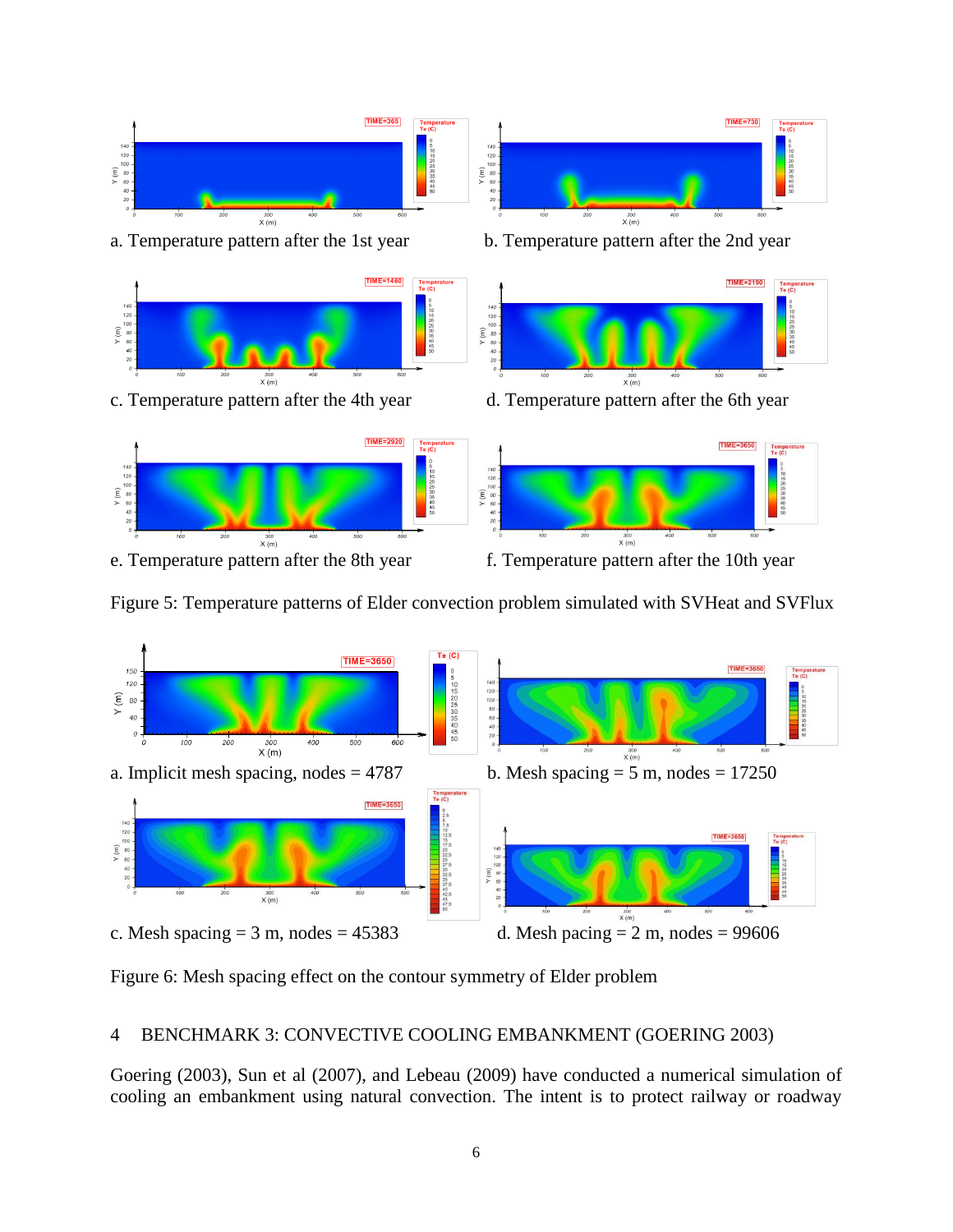construction from thawing in permafrost areas. This example presents the characteristics of air buoyant flow and temperature distribution as governed by natural convection within the embankment using the SVAirFlow and SVHeat software.

### 4.1 Model description

The model geometry of the right half of a symmetric roadway is shown in [Figure 7.](#page-6-0) The embankment is constructed with ballast type of material that has high air permeability. The pore-air in the embankment is allowed to approach equilibrium with the surrounding atmosphere. The climate temperature changes with time, as described in equation [\[3](#page-6-1) ]. The ground foundation is assumed to be uniform silt material with high water content. On the natural ground surface, the air transfer on the boundary is assumed to be impermeable, and the climate temperature varies with time by equation [3]. The air is assumed to be incompressible in natural convection.



<span id="page-6-1"></span><span id="page-6-0"></span>Figure 7: Model geometry for air convection cooling embankment

### 4.2 Boundary conditions

Goering (2003) presented the empirical equation [\[3\]](#page-6-1) and equation [4] to describe the climate temperature change at the embankment surface (AB and CD), and ground surface BC. The air pressure that is applied to the surface AB and CD is calculated using the equation [5] according to the climate temperature of Equation [6]. A geothermal flux with the value of 0.06  $w/m^2$  is applied at the boundary of foundation bottom. The initial conditions are set to a temperature  $= 2$  $^{o}C$ , and the initial pore (gauge) air pressure  $u_a = 0$  *kPa*.

$$
T_{abc} = 1.1 - 26.1 \cos \left( \frac{2\pi}{365} (t - 9) \right)
$$
 [3]

$$
T_{cd} = -1.9 - 10.0 \cos \left( \frac{2\pi}{365} (t - 9) \right)
$$
 [4]

$$
u_{\scriptscriptstyle abc} = g y \rho_0 \left( 1 - \beta (T_{\scriptscriptstyle amb} - T_0) \right) \tag{5}
$$

$$
T_{\text{amb}} = -3.8 - 20.0 \cos \left( \frac{2\pi}{365} \left( t - 9 \right) \right) \tag{6}
$$

where  $T_{abc}$  is the temperature applied to the embankment surface *ABC* in <sup>*o*</sup>*C*;  $T_{cd}$  is the temperature applied the natural ground surface *CD* in  $^{\circ}C$ ;  $T_{amb}$  is the ambient temperature in  $^{\circ}C$ ;  $u_{abc}$  is the air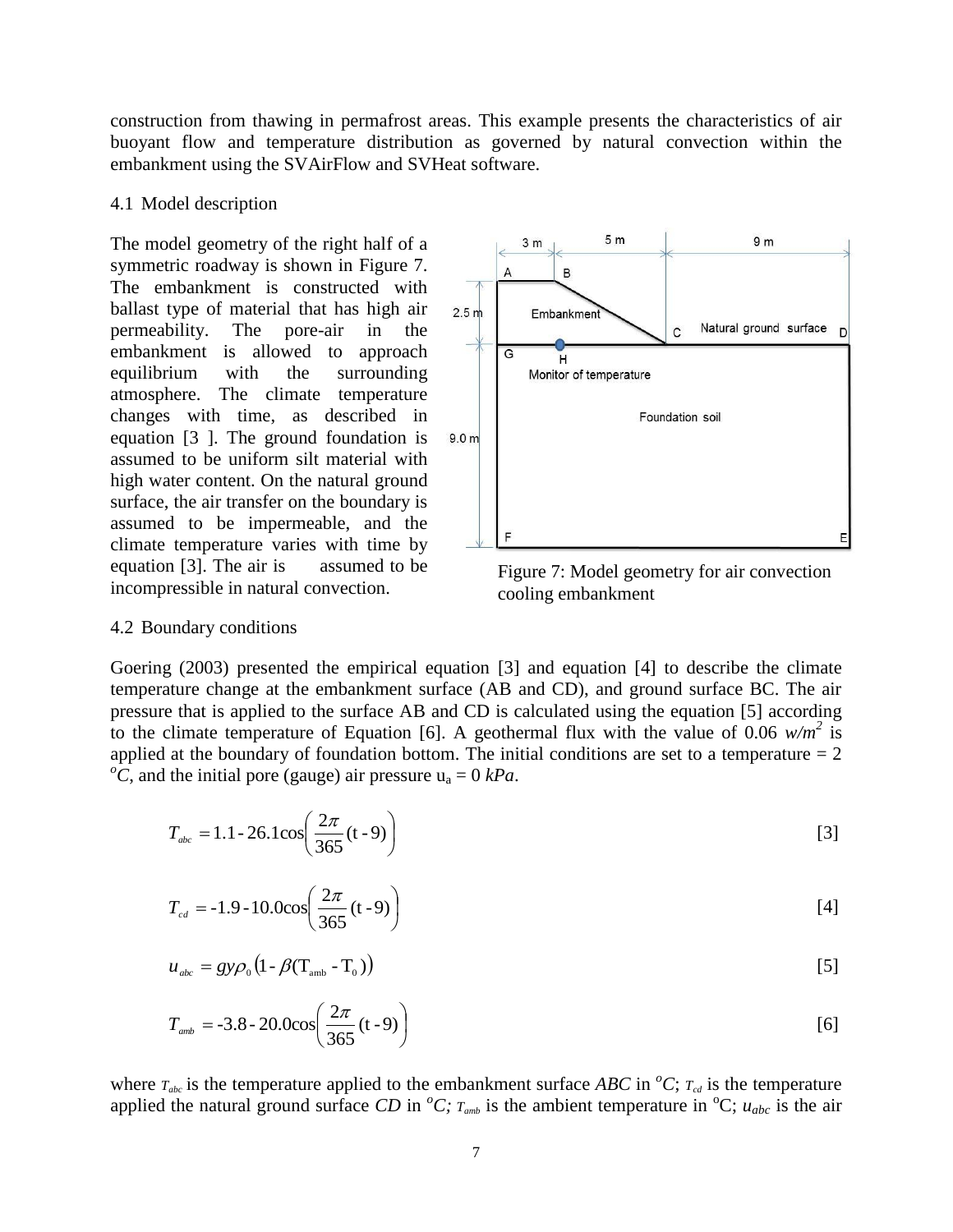pressure on the surface ABC in  $kPa$ ;  $\rho_0$  is the air density at a reference temperature in  $kg/m^3$ ; g is the gravitational acceleration in  $m/s^2$ ;  $\beta$  is the air expansion coefficient in 1<sup> $\beta$ </sup>C, and  $\beta = 1$ */(237.15 + T<sub>a</sub>)*;  $T_a$  is the pore air temperature in <sup>*0*</sup>*C*;  $T_0$  is a reference temperature of 20 <sup>*0*</sup>*C*; *t* is time in *day*; and *y* is elevation relative to the ground surface in *m*.

### 4.3 Material Properties

The main properties of material used in the model are based on the values from Goering, as shown in [Table 3.](#page-7-0)

| <b>Material</b>   | Porosity | Thermal<br>conductivity<br>$(w/m$ <sup>o</sup> C)              | Heat capacity<br>$(J/m^3$ <sup>o</sup> $\overline{C})$ | <b>SFCC</b>                | Air Intrinsic<br>conductivity $(m^2)$ |
|-------------------|----------|----------------------------------------------------------------|--------------------------------------------------------|----------------------------|---------------------------------------|
| Embankment        | 0.35     | 0.346                                                          | $1.020E + 6$                                           | None                       | $6.3E-7$                              |
| Natural<br>ground | 0.45     | Calculated by<br>Johansen method:<br>quartz content $=$<br>25% | unfrozen soil:<br>3750000<br>frozen soil:<br>2380000   | Multi-linear<br>estimation | $1.0E-10$                             |

<span id="page-7-0"></span>Table 3 Material properties used in the convective air-flow model

The air conductivity of a material in airflow is calculated based on air intrinsic permeability and air dynamic viscosity that is a function of air temperature. The thermal conductivity of heat transfer is calculated using the Johansen approach for the given quartz content. Please see SVAirFlow and SVHeat Theory Manual for a detailed description on how the theoretical formulation makes use of the material properties.

# 4.4 Result and Discussion

The model is simulated for 21 years to eliminate the effect of the initial condition on the temperature in ground foundation. The following briefly discusses and compares the results with other software.

# 4.4.1 The patterns of convective air flow in the embankment

During winter, the cool air at the embankment surface enters into the embankment. This happens because the air density increases with the decrease in temperature. The warm air then flows out from the lower region in the embankment to the atmosphere by the process of natural convection, as illustrated in [Figure 8.](#page-8-0) The onset of natural convection occurs between October and November. After that time the amount of convective airflow increases with the decrease in temperature until March. The convective flow reduces with the increase in temperature after the end of March (see [Figure 8\)](#page-8-0). During the summer, because the temperature on the embankment surface is higher than the temperature at the lower region in the embankment, a small amount of convective airflow occurs in the embankment.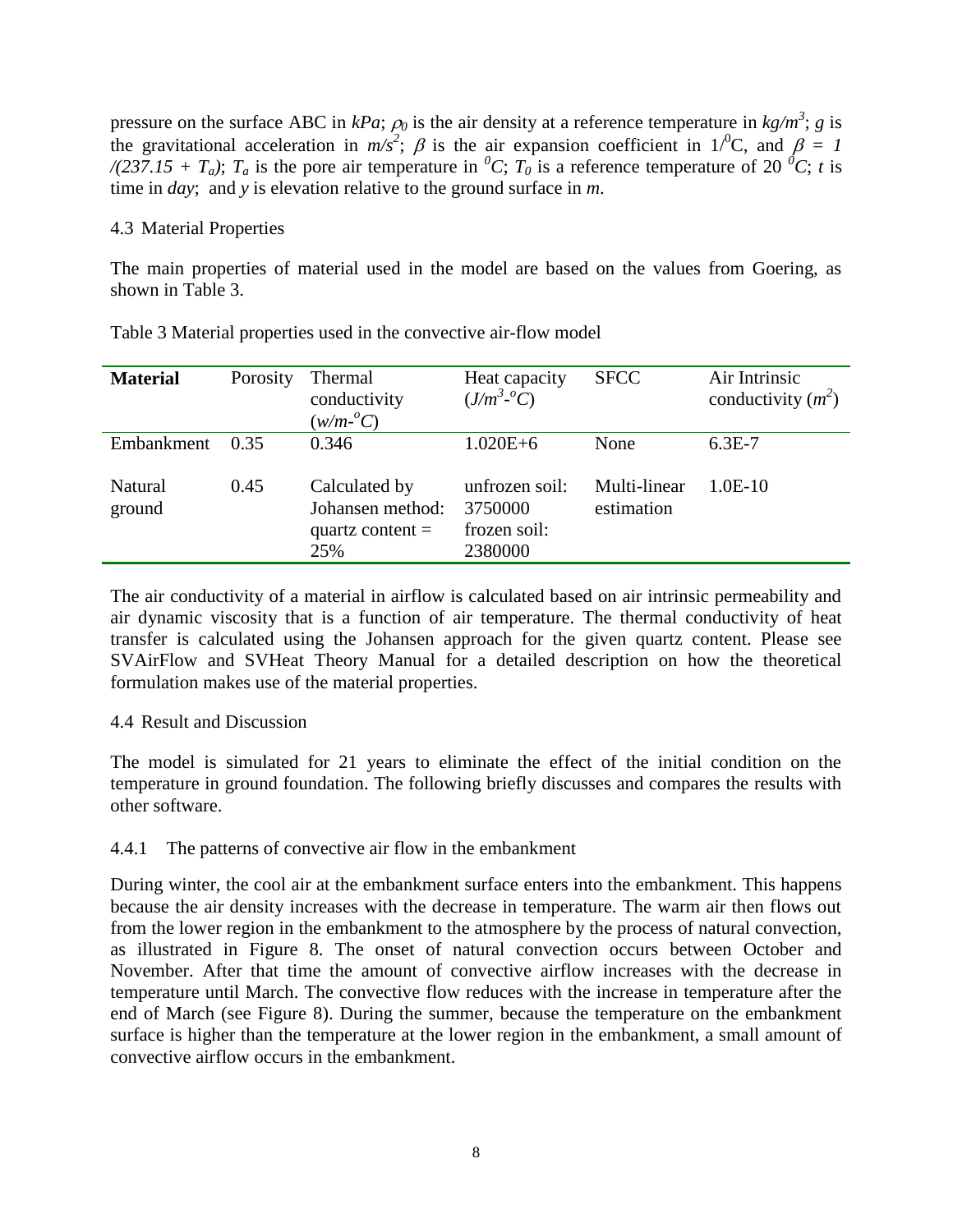

b: Mean air velocity  $= 6.24$  m/s

<span id="page-8-0"></span>

As illustrated in [Figure 8,](#page-8-0) multi-airflow loops are formed in wintertime. For the two neighboring convective airflow loops, if one flows clockwise, another must move anti-clockwise. This characteristic of natural convection was also discussed in other research (Chen et al., 2008). Goering has simulated the results similar to [Figure 8.](#page-8-0) It should be noted that the exact comparison to the flow vectors is not possible as Goering did not publish enough specifics of the modeling process.

[Figure 9](#page-8-1) further illustrates the comparison of the average value of airflow velocity at various locations with the value obtained by Goering. It should be noted that the airflow velocity for Goering in [Figure 9](#page-8-1) is the average value of airflow velocity magnitude over the whole embankment. This may be why the airflow velocity simulated in this benchmark in the SVAirFlow software has greater variation than



<span id="page-8-1"></span>Goering's value. Figure 9: Comparison of airflow velocity in the embankment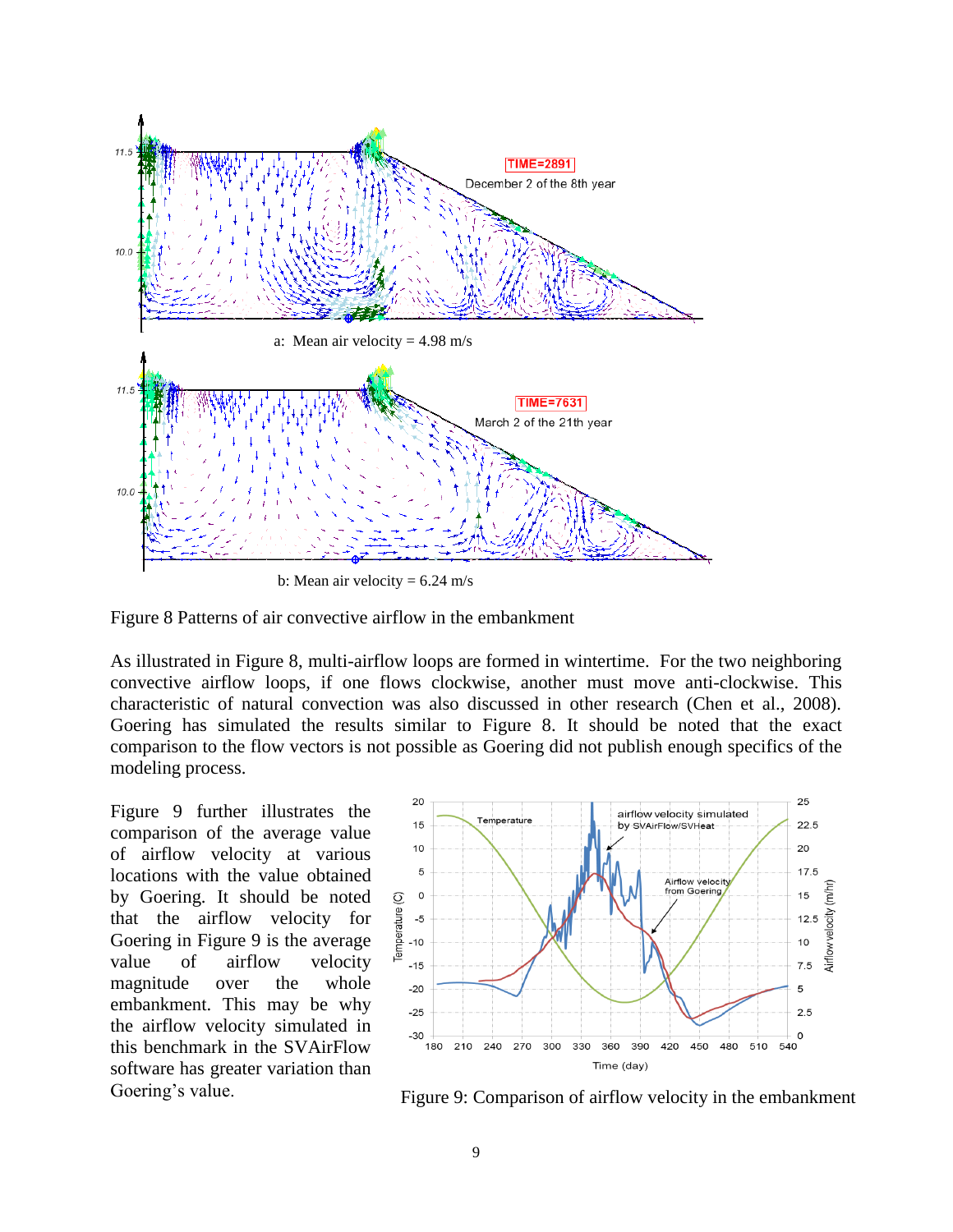#### 4.4.2 Temperature distributions with nature convection

The maximum soil temperature at the ground base of the embankment is of particular interest to evaluate the embankment stability in the permafrost area. The construction of a railway or highway in the permafrost area was built above the permafrost layer. If the soil temperature below the ground surface of the embankment is above the soil freezing point, the thaw settlement of permafrost results in damage to the embankment.

[Figure 10](#page-9-0) shows the changing cycle of soil temperature with time at the base of embankment. It can be seen that the maximum soil temperature during the summer at the ground base of embankment changes from the initial value of  $2 \degree C$  to  $0 \degree C$  after about 9 years. This implies the embankment base is cooling due to the effect of natural convection.

[Figure 11](#page-9-1) illustrates the temperature contours on October 3 after a simulation time of 20 years. It can be seen from this figure that the temperature contour at the base of embankment is close to 0 *<sup>o</sup>C*.



<span id="page-9-0"></span>Figure 10: Soil temperature changing with time at the base of embankment



<span id="page-9-1"></span>Figure 11: Temperature contour within the embankment on October 3 after 20 years